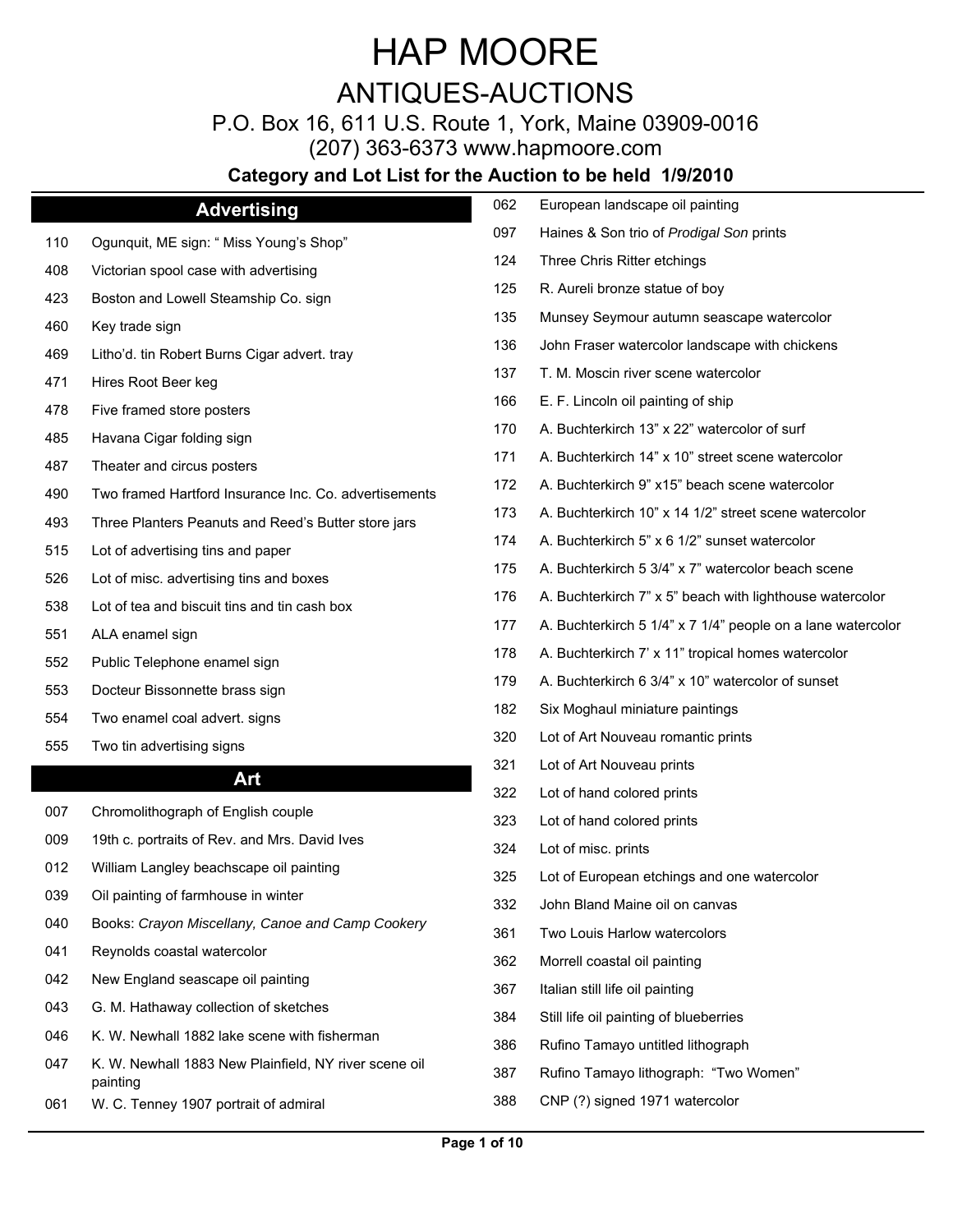### ANTIQUES-AUCTIONS

P.O. Box 16, 611 U.S. Route 1, York, Maine 03909-0016

(207) 363-6373 www.hapmoore.com

| 389 | 1956 Zao-Wou-Ki watercolor "Eruption"               |     | <b>Dolls</b>                                     |
|-----|-----------------------------------------------------|-----|--------------------------------------------------|
| 390 | Charles Dodge watercolor of house                   | 065 | Green doll cradle                                |
| 391 | Zao-Wou-Ki lithograph in yellow tones               | 130 | Lot of dollhouse accessories                     |
| 397 | Japanese woodblock print                            | 131 | Lot of dollhouse furniture and accessories       |
| 398 | Elaine Anthony regatta watercolor                   | 132 | Doll bed and bureau                              |
| 399 | Nancy Armour oil on board painting of waves         | 167 | Bisque doll with fur coat                        |
| 418 | T. Bailey oil painting of fishermen                 | 168 | Bisque doll                                      |
| 443 | Lot of framed Currier & Ives prints                 | 169 | Lot of doll trunks and doll clothes              |
| 470 | Ten Mr. Popple framed prints                        | 459 | Lot of doll furniture                            |
|     | <b>Books</b>                                        | 461 | Lot of doll dishes and utensils                  |
| 037 | Capen's 1885 U[ [ * ^A [ -A   D ^ , A O } *   x } a |     | <b>Ephemera</b>                                  |
| 076 | Pi•c[¦^Á[-Ác@^ÁŠæc^Á Yæ¦ by J. C. Gilleland         | 161 | Valentine card album                             |
| 351 | Lot of books                                        | 350 | Lot of Victorian trade cards                     |
| 380 | Book lot                                            | 369 | Lot of travel and advertising paper              |
|     | <b>China</b>                                        |     | <b>Ethnographic</b>                              |
| 035 | Majolica cup, saucer, plate and Prattware pitcher   | 048 | Late 19th C Navajo wearing blanket               |
| 038 | Misc. lot of china and pottery                      | 066 | Inuit doll                                       |
| 045 | Lot of misc. plates                                 |     | <b>Furniture</b>                                 |
| 057 | Seven pieces of Jasperware                          |     |                                                  |
| 078 | Two pair of Staffordshire whippets                  | 001 | Flemish Art bookcase                             |
| 079 | Chinese export teapot and soup                      | 002 | Flemish Art splay leg table and chair            |
| 080 | Pair of Chinese export ceramic baskets              | 003 | "Old King Cole" side table                       |
| 087 | Three small Staffordshire figurines                 | 004 | Mahogany pedestal                                |
| 088 | Cow and ram covered ceramic boxes                   | 005 | PA Walnut blanket chest                          |
| 089 | Ram and ewe candlesticks                            | 006 | Mahogany slant front desk                        |
| 133 | Lot of child's dishes and china dishes              | 034 | Spade foot tip table                             |
| 277 | Lot of figural pitchers and misc. china             | 044 | Pair of English Chippendale mahogany side chairs |
| 328 | Chinese vase                                        | 052 | Sponge decorated storage box                     |
|     | <b>Clocks</b>                                       | 053 | Small cylinder roll desk                         |
| 570 | Seth Thomas drop clock                              | 056 | Cottage decorated bed                            |
|     |                                                     | 058 | Empire card table                                |
|     |                                                     | 060 | 18th C. rocker                                   |
|     |                                                     | 090 | Slant lid clerk's desk with cubbyholes           |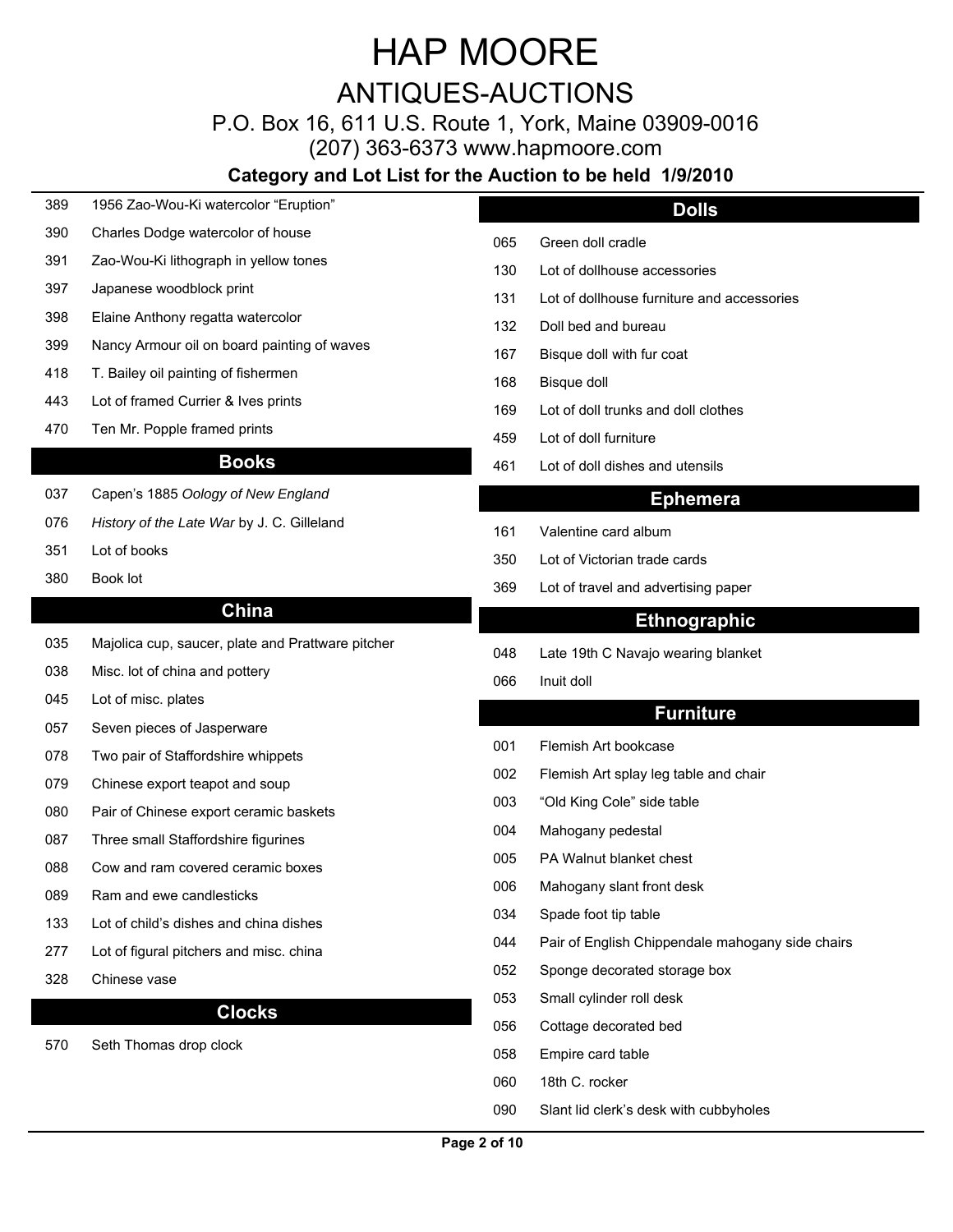P.O. Box 16, 611 U.S. Route 1, York, Maine 03909-0016 (207) 363-6373 www.hapmoore.com

| 091 | Slant lid clerk's desk on frame             | 395          | Bow front Portsmouth mahogany chest     |
|-----|---------------------------------------------|--------------|-----------------------------------------|
| 092 | Queen Anne walnut drop leaf table           | 396          | Salem candle stand                      |
| 093 | Chippendale drop leaf table                 | 400          | Ogee mirror with birdseye banding       |
| 098 | 19th C. upholstered arm chair               | 405          | Mahogany Classical dresser with carving |
| 099 | Pair of carved side chairs                  | 406          | Three piece walnut secretary/bookcase   |
| 108 | Brass bound chestnut storage box            | 412          | Acanthus carved Federal card table      |
| 109 | Oriental motif writing desk                 | 413          | Figural mahogany marble top sideboard   |
| 111 | Barrister bookcase                          | 414          | Burl walnut cylinder secretary          |
| 120 | Set of Four Victorian side chairs           | 415          | Walnut hanging shelf                    |
| 121 | New York mahogany card table                | 416          | Walnut hall tree                        |
| 138 | Dovetailed box on frame                     | 419          | Cabinet of E. Lilly's Crude Drugs       |
| 139 | Chippendale chair                           | 476          | Revolving cabinet                       |
| 141 | Mahogany center table                       | 559          | Bow back Windsor chair                  |
| 143 | Walnut tall chest                           | 565          | 18th C. child's rocker                  |
| 144 | One drawer stand                            | 566          | Triple arch carved settee               |
| 145 | Hepplewhite mahogany chest with French feet | 567          | Sheraton dresser                        |
| 146 | Mahogany Pembroke table                     | 568          | Carved folding screen                   |
| 149 | Tripod stand                                | 579          | Shaker #7 rocker with quilt rail        |
| 150 | Tripod stand                                |              | <b>General</b>                          |
| 152 | Chippendale mirror                          | 008          | E.W. Chapin's gold tip cane             |
| 153 | 19th C. Chippendale mirror                  | 031          | Tiger-carved horn walking stick         |
| 157 | Cobbler's bench                             | 050          | Two firkins                             |
| 158 | Standing storage box                        | $05^{\circ}$ | Child's wheelbarrow and rattan chair    |
| 165 | Turtle top table                            | 054          | Old red child's rocker                  |
| 185 | Curly maple bureau                          | 055          | Primitive yarn reel and wringer         |
| 186 | New England Queen Anne drop leaf table      | 095          | Inkwell, sander and eye glasses         |
| 198 | Child's step back cupboard                  | 106          | Set of Satan motif fire tools           |
| 316 | One drawer silver chest                     | 107          | Pair of sunburst andirons               |
| 329 | Hepplewhite chair                           | 115          | 13 Gentleman's L. Vuitton accessories   |
| 333 | Two door old red cupboard                   | 116          | 10 Lady's L. Vuitton accessories        |
| 382 | Pair of cane seated side chairs             | 117          | L. Vuitton suitcase and garment case    |
| 383 | Single side chair with rush seat            | 118          | Large Vuitton suitcase and garment case |
| 392 | Rope leg pier table with marble top         | 119          | 3 Vuitton valises and soft sided bag    |
|     |                                             |              |                                         |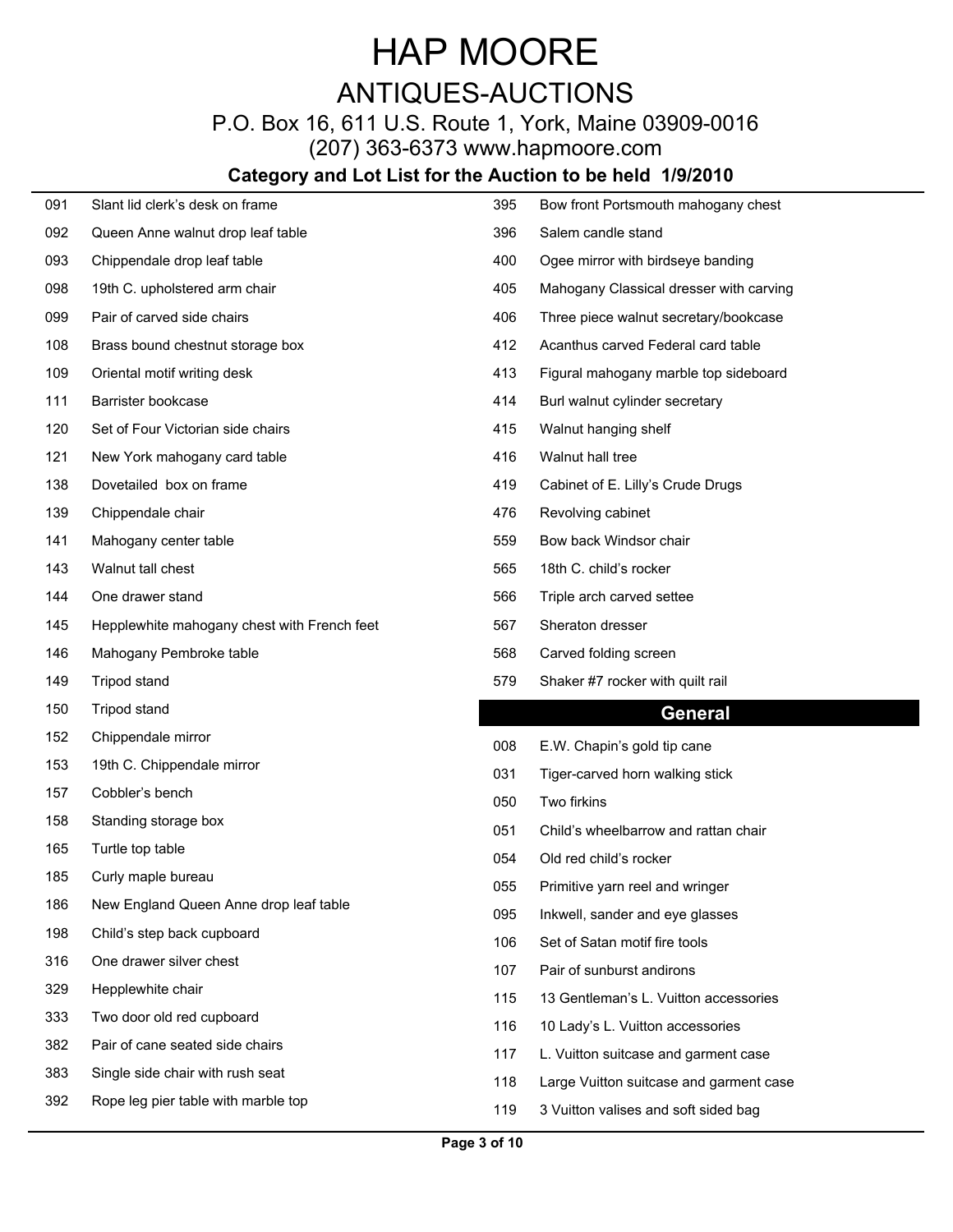## ANTIQUES-AUCTIONS

## P.O. Box 16, 611 U.S. Route 1, York, Maine 03909-0016

(207) 363-6373 www.hapmoore.com

| 122 | 1826 Mary and Joseph sampler                         | 249 | Nasturtium doorstop                        |
|-----|------------------------------------------------------|-----|--------------------------------------------|
| 123 | 1830 needlework Sampler                              | 250 | Two flower basket doorstops                |
| 128 | Lot of desk items                                    | 251 | Large white rabbit doorstop                |
| 134 | Pair of Oriental bronze vases                        | 252 | Frog on mushroom doorstop                  |
| 140 | Case of storage drawers                              | 253 | Parrot doorstop and bottle opener          |
| 142 | Singer Featherweight sewing machine with accessories | 254 | Lot of five doorstops and paperweights     |
| 184 | Harry Shourd's carved bird                           | 255 | Lot of cast iron bookends                  |
| 188 | Singer featherweight sewing machine                  | 266 | Lot of desk accessories                    |
| 191 | Egyptian incense burner                              | 279 | Lot of Oriental accessories                |
| 193 | "Jolly Nigger" mechanical bank                       | 280 | Lot of Cloisonné accessories               |
| 221 | Lot of lady's accessories                            | 285 | Foot warmer, candle mold and toddy pot     |
| 224 | Lot of lady's purses                                 | 291 | Lot of misc. metalware                     |
| 228 | Scottie dog doorstop                                 | 314 | Netsuke of two rabbits                     |
| 229 | Two tavern drinkers doorstops                        | 315 | Two hair memorials and mourning watercolor |
| 230 | Two puppy doorstops                                  | 318 | Two brass buckets                          |
| 231 | Lady with green dress doorstop                       | 319 | Gathering basket                           |
| 232 | White cat doorstop                                   | 334 | 1811 Decorated deed box                    |
| 233 | Lady with blue dress doorstop                        | 335 | Large lot of coffin plates                 |
| 234 | Fox Terrier doorstop                                 | 338 | Oriental bronze Buddha                     |
| 235 | Left-facing Boston Terrier doorstop                  | 346 | Three sets of dinner plates                |
| 236 | Two right-facing Boston Terrier doorstops            | 348 | Four lady's purses and two fans            |
| 237 | Lady with blue and white dress doorstop              | 353 | French cave a' liqueur                     |
| 238 | Two small lady doorstops                             | 355 | Hendryx bird cage                          |
| 239 | Large black cat doorstop                             | 356 | Shaker apple peeler                        |
| 240 | Cat with bow tie doorstop                            | 357 | Egg crate                                  |
| 241 | Two dressed kittens doorstop                         | 358 | Mahogany humidor                           |
| 242 | Two cat banks and a cat doorstop                     | 359 | Mahjong set                                |
| 243 | Pair of English Setter bookends                      | 360 | Tea caddy, hide trunk and hex angle box    |
| 244 | Flower basket doorstop                               | 363 | Pair of 20th C. childhood samplers         |
| 245 | Flower basket doorstop                               | 364 | 19th c. sampler                            |
| 246 | Flower basket doorstop                               | 365 | French medical irrigating device           |
| 247 | Flower urn doorstop                                  | 375 | Two Samurai equestrian buckles             |
| 248 | Flower urn doorstop                                  | 385 | Pair of bird-mounted mirrored sconces      |
|     |                                                      |     |                                            |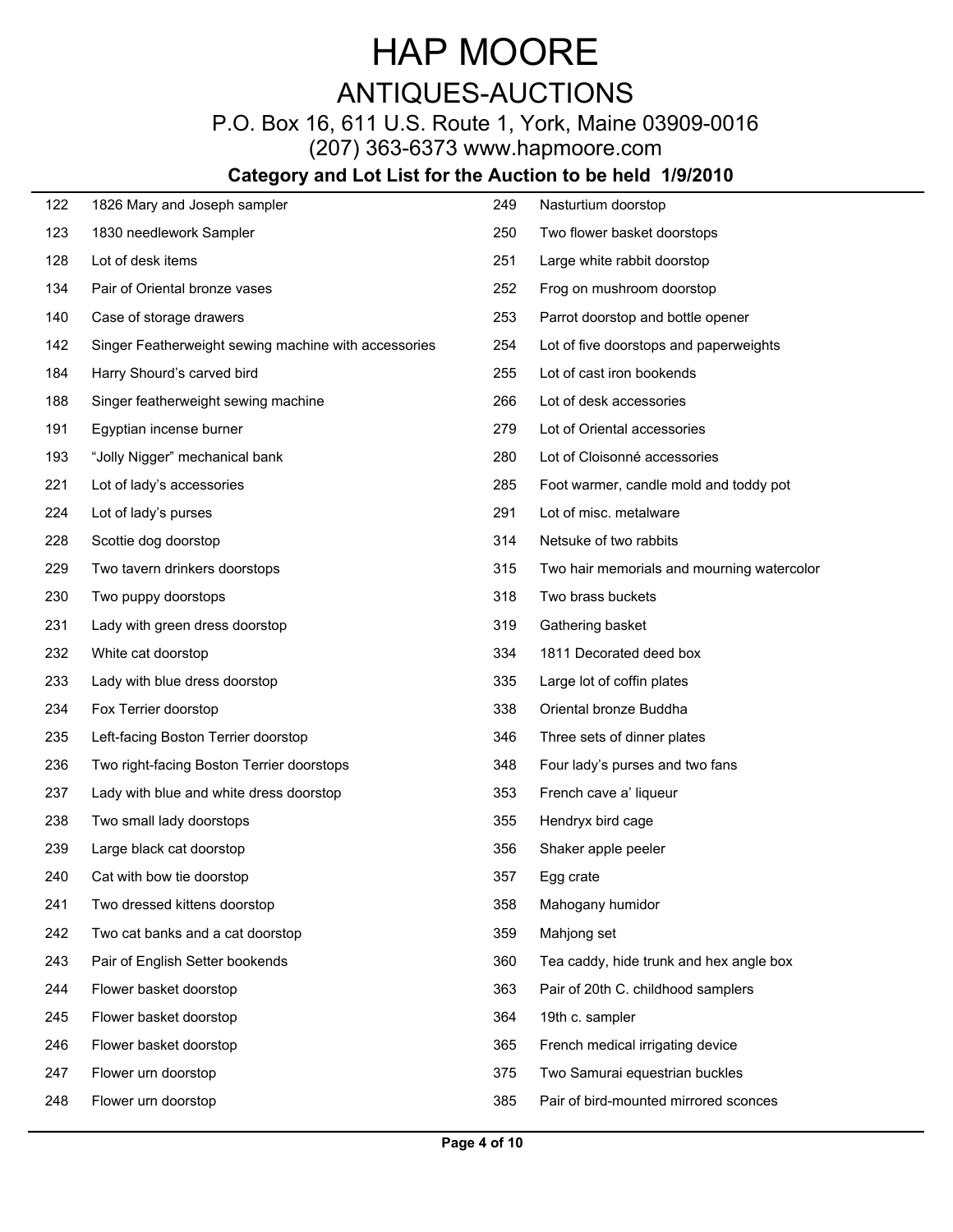## ANTIQUES-AUCTIONS

## P.O. Box 16, 611 U.S. Route 1, York, Maine 03909-0016

(207) 363-6373 www.hapmoore.com

| 401 | 18th C. Gilt bronze on plaque                | 516 | Three sieves and green measure                            |
|-----|----------------------------------------------|-----|-----------------------------------------------------------|
| 404 | Two piece 18th C. carved Continental cabinet | 521 | Nail bin                                                  |
| 407 | Burl walnut Victorian spool case             | 522 | Lot of misc. metal ware                                   |
| 409 | Decorated tin "Portable Pantry"              | 523 | Lot of misc. domestic tin ware, wooden ware and pottery   |
| 424 | Tramp art box                                | 524 | Sunnette Health Lamp and elec. gener. unit                |
| 441 | Victorian metal plant stand                  | 525 | Lot of domestic accessories                               |
| 448 | "Jolly Nigger" bank                          | 527 | Lot of metal, wood and glass fluid containers             |
| 449 | Three still banks                            | 528 | Four store coffee tins                                    |
| 450 | Five metallic banks                          | 529 | Five slant top tins                                       |
| 454 | Tramp art chest on chest                     | 537 | Two gun powder store tins                                 |
| 473 | Store hat display rack                       | 556 | Four wooden signs                                         |
| 474 | Gold scales                                  | 557 | Paint decorated box                                       |
| 475 | Enterprise coffee grinder                    | 558 | Good Will Soap wagon and child's Paris, Maine wheelbarrow |
| 477 | Hanging iron pot holder                      | 563 | Lot of domestic wooden ware and metal ware                |
| 479 | Four fire buckets                            | 571 | Horse hair brush                                          |
| 480 | Three Topsfield fire helmets                 | 572 | Shaker order form                                         |
| 481 | Engine 2 EFD fire helmet                     | 575 | Shaker seeds box                                          |
| 482 | 1866 Lewiston, ME fire trumpet               | 577 | Pair of wall pockets                                      |
| 483 | Fire extinguisher and two brass fire nozzles | 578 | Spit jack and oven                                        |
| 484 | Lot of straight razors                       |     | <b>Glass</b>                                              |
| 488 | Three uniform plates                         | 100 | 9 1/2" footed crystal bowl                                |
| 491 | Security cash register/recorder              | 101 | 9" 1/2" Crystal bowl                                      |
| 492 | Water cooler                                 | 102 | 9' Square crystal bowl                                    |
| 494 | Singer sewing machine                        | 103 | 15" tall crystal vase                                     |
| 495 | Small bird-decorated sewing machine          | 104 | 11 1/2" tall crystal vase                                 |
| 496 | Dosage scale and two sets of weights         | 187 | Lot of Egyptian glassware                                 |
| 497 | Yarn snap winder                             | 199 | Four decanters                                            |
| 498 | Royal electric coffee grinder                | 292 | Lot of glass castors                                      |
| 499 | Carding press                                | 368 | Stiegel bottle                                            |
| 502 | Butcher block                                |     |                                                           |
| 507 | Tape loom and yarn winder                    |     | <b>Jewelry</b>                                            |
| 511 | Lot of swifts and weaving tools              | 036 | Lot of gold and gold filled jewelry                       |
| 514 | Lot of five hetchels                         | 067 | Large lot of costume jewelry                              |
|     |                                              |     |                                                           |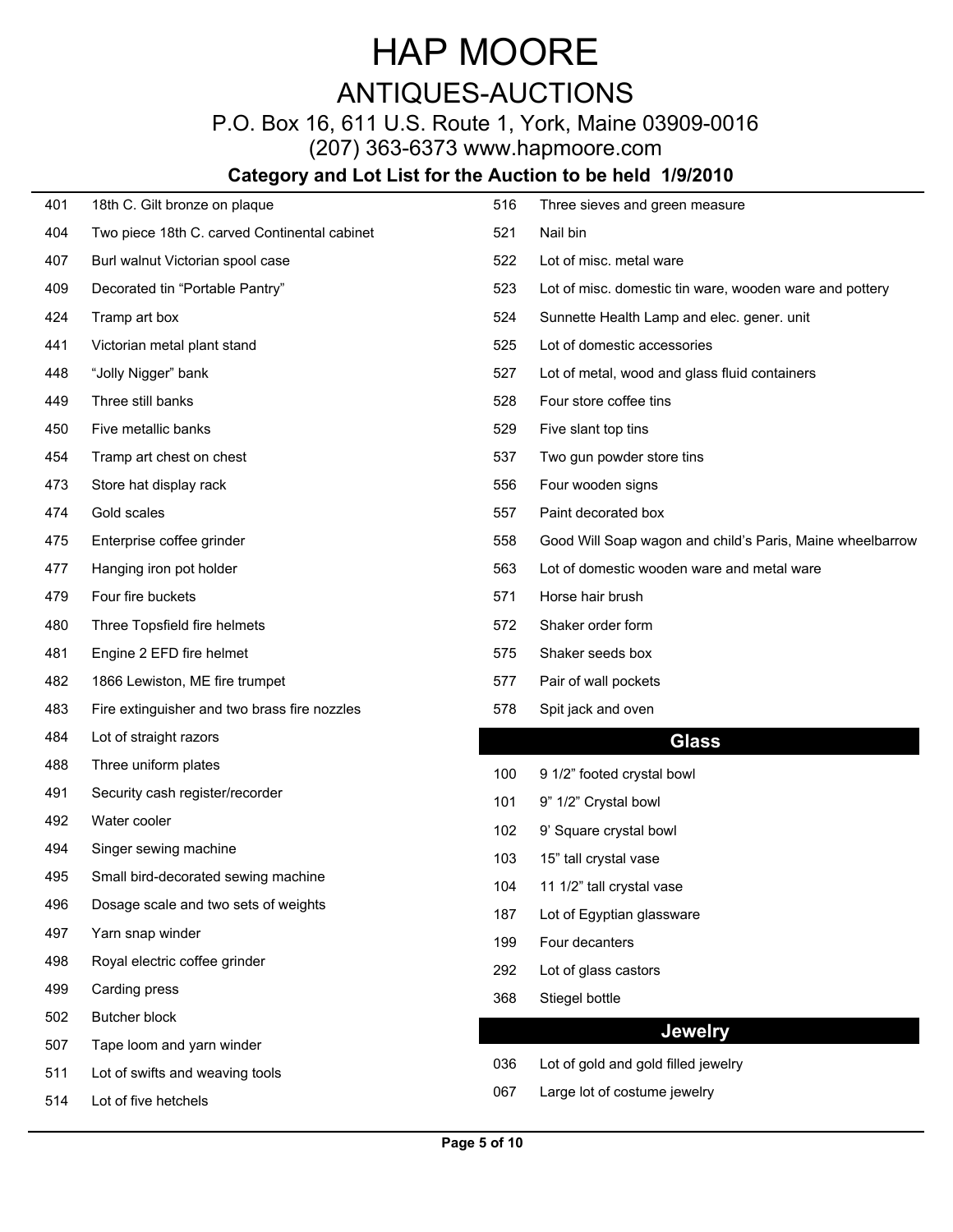## P.O. Box 16, 611 U.S. Route 1, York, Maine 03909-0016

(207) 363-6373 www.hapmoore.com

| 154 | Three pocket watches                              | 426 | One whalebone and one metal fid                        |
|-----|---------------------------------------------------|-----|--------------------------------------------------------|
| 183 | Lot of gold jewelry                               | 427 | Ship's 40" mahogany wheel                              |
| 217 | Lot of sterling jewelry                           | 429 | Lot of blocks, pulleys and buoy                        |
| 218 | Lot of costume jewelry                            | 430 | Taffrail log                                           |
| 219 | Lot of pins and brooches                          | 431 | Three caulking mallets                                 |
| 220 | Lot of 14k and gold filled jewelry                | 432 | Two maritime telescopes                                |
| 222 | Lot of four prize medals                          | 433 | Samuel Thaxter sextant                                 |
| 225 | Lot of beaded jewelry                             | 434 | G. L. Whitehouse, Farmington, NH compass               |
| 226 | Lot of beaded jewelry                             | 435 | Two F. W. Lincoln ship's compasses                     |
| 227 | Lot of beaded jewelry                             | 436 | Model of the yacht "Mischief"                          |
| 402 | Lot of gold rings                                 | 437 | Lot of numeral branding irons and misc. nautical items |
| 403 | Costume jewelry lot                               | 438 | Steam whistle                                          |
| 560 | Squash blossom necklace and two others            | 439 | Schooner fog horn                                      |
|     | <b>Lighting</b>                                   | 440 | Lot of eel and fish spears (13)                        |
| 081 | Pair of lyre-based candelabra                     | 444 | Pair copper Bakboard and Sturboard lamps               |
| 180 | Table lamp and two fluid lamps                    | 445 | Two Birmingham Engineering Co. mast lights             |
| 189 | Moorcroft table lamp                              | 446 | England C 1900 hanging lamp                            |
| 201 | Five table lamps                                  | 447 | Large starboard light                                  |
| 393 | Metallic chandelier                               | 489 | 40" Sail boat model                                    |
| 394 | Cast iron five light wall chandelier              | 530 | Carved hull                                            |
| 420 | Monk decorated Victorian fluid lamp               | 532 | Lot of whaling harpoons and implements                 |
| 421 | Pair Kosmos Brennar figural decorated fluid lamps | 533 | Four small anchors                                     |
| 442 | Hanging angle lamp                                | 534 | Two large anchors                                      |
| 486 | "The Humphrey" hanging gas fixture                | 535 | Lot of brass propellers                                |
|     |                                                   | 536 | Lot of mounted ship's locker tags                      |
| 574 | Art Glass hanging fixture                         | 564 | Two bilge pumps and two metal ship's wheels            |
|     | <b>Linens</b>                                     |     | <b>Maritine</b>                                        |
| 336 | Large lot of linens                               | 410 | Canted 18th C sea chest                                |
|     | <b>Maritime</b>                                   | 411 | Mahogany sea captain's desk                            |
| 113 | Lot of ship's framing tools                       | 425 | Ship's water cask                                      |
| 163 | Four mast ship model                              |     |                                                        |
| 164 | Two mast ship model                               |     | <b>Photography</b>                                     |
| 422 | <b>USLH Library cabinet</b>                       | 213 | Two photograph albums                                  |
|     |                                                   |     |                                                        |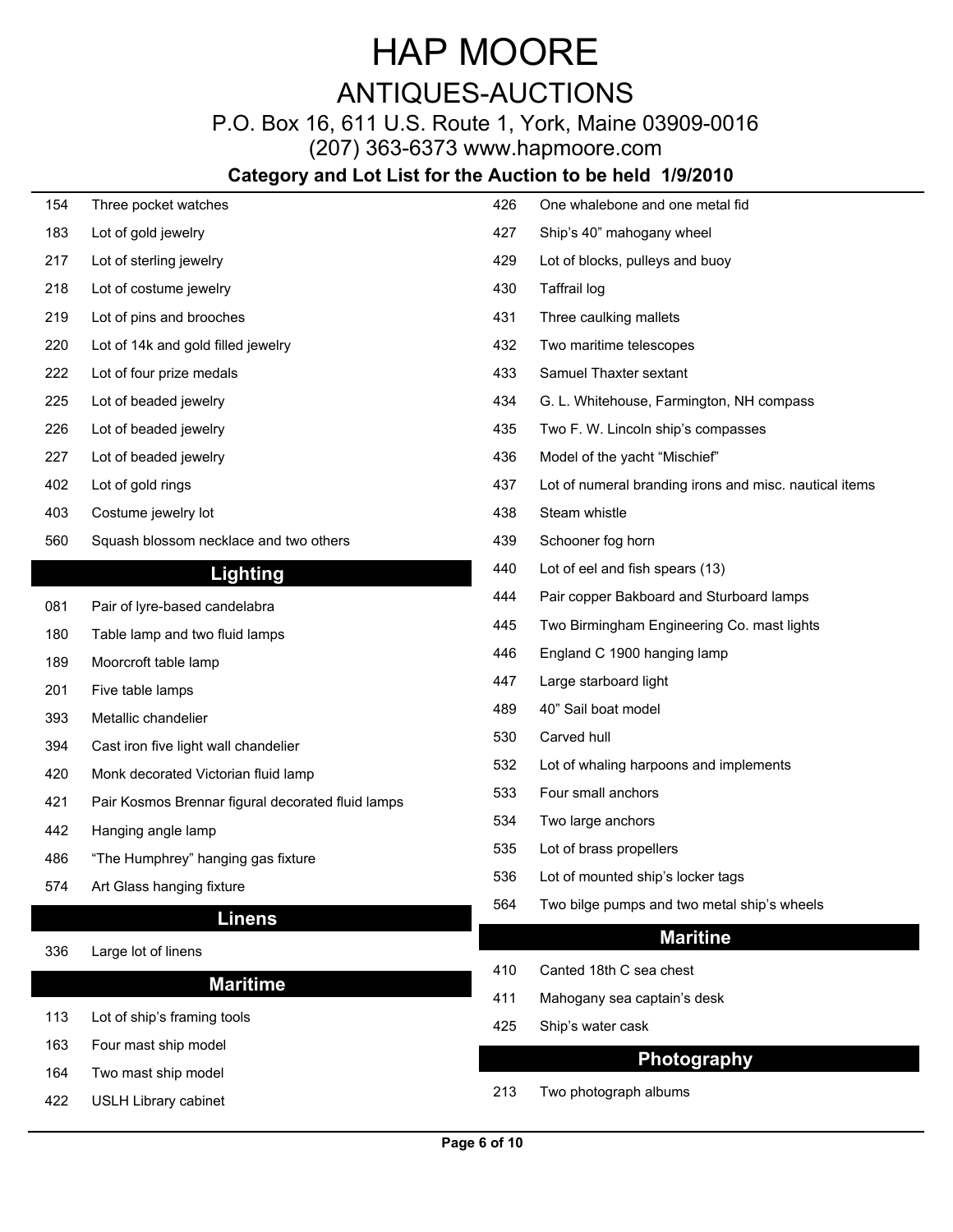### ANTIQUES-AUCTIONS

### P.O. Box 16, 611 U.S. Route 1, York, Maine 03909-0016

(207) 363-6373 www.hapmoore.com

| 505  | Century #6 pedestal studio camera                                | 428                  | Lot of flower pots                                                    |
|------|------------------------------------------------------------------|----------------------|-----------------------------------------------------------------------|
| 506  | Lot of glass plates and film negatives                           |                      | <b>Rugs</b>                                                           |
| 513  | Camera ephemera                                                  | 032                  | 15' X 11' Oriental rug                                                |
| 517  | 19th C Glass image of white house                                | 059                  | Oriental scatter rug                                                  |
| 518  | Lot of early photograph paper and misc. chemicals                | 063                  | Oriental runner                                                       |
| 519  | Lot of misc. tintypes and photographs                            | 112                  | 6'2" X 3' 11" Oriental scatter rug                                    |
| 531  | Eastman Kodak Improved model of Century View camera on<br>tripod | 155                  | Oriental scatter rug                                                  |
| 539  | Anthony Scovill box camera                                       | 181                  | Three Navajo rugs                                                     |
| 540  | Tele Photo Cycle Poco B camera with tripod mount                 | 326                  | Orinetal rug                                                          |
| 541  | Lot of enlarging and film development equipment                  | 345                  | Turkish prayer rug                                                    |
| 542  | Rochester Optical Universal camera on tripod with five 8 x 10    | 377                  | Four Oriental scatter rugs                                            |
| 543  | film holders<br>Lot of Eastman Kodak folding cameras (8)         | 561                  | Oriental runner                                                       |
| 544  | Two folding cameras: "Premo B" and 5 x 7 with compur             |                      | <b>Silver</b>                                                         |
|      | shutter                                                          | 010                  | Georgian three piece sterling tea set                                 |
| 545  | Korona Home portrait folding camera with trunk                   | 011                  | Lot of silver plate serving pieces and flatware                       |
| 546  | Sheet film portrait camera                                       | 013                  | Small lot of coin silver flatware                                     |
| 547  | Postcard camera and film holder                                  | 014                  | Lot of sterling centerpiece, flatware and accessories                 |
| 548  | Lot of framed photographs                                        | 015                  | Sterling condiment and nutmeg grater                                  |
| 549  | Lot of box cameras                                               | 016                  | Gorham sterling salad servers                                         |
| 550  | Lot of photographic accessories                                  | 017                  | Sterling shellfish spoon                                              |
| 562  | Ambrotype of mill                                                | 018                  | Three matched sterling serving pieces                                 |
|      | <b>Pottery</b>                                                   | 019                  | Two silver S.P. signed serving spoons                                 |
| 033  | Lot of art pottery                                               | 020                  | Sterling berry spoon                                                  |
| 085  | Lot of four ceramic figurines and lustre creamers                | 021                  | Sterling repousse' Gorham bowl and coffee pot                         |
| 086  | Spongeware cow creamer                                           | 022                  | Three piece sterling tea set                                          |
| 148  | Rookwood bowl                                                    | 023                  | Lot of sterling bowls and serving pieces                              |
| $ -$ |                                                                  | $\sim$ $\sim$ $\sim$ | $\mathbf{r}$ , and $\mathbf{r}$ , and $\mathbf{r}$ , and $\mathbf{r}$ |

- 
- 
- 317 Blue decorated Boston jug and Bennington crock 027
- 
- 

| 428 | Lot of flower pots                                    |
|-----|-------------------------------------------------------|
|     | <b>Rugs</b>                                           |
| 032 | 15' X 11' Oriental rug                                |
| 059 | Oriental scatter rug                                  |
| 063 | Oriental runner                                       |
| 112 | 6'2" X 3' 11" Oriental scatter rug                    |
| 155 | Oriental scatter rug                                  |
| 181 | Three Navajo rugs                                     |
| 326 | Orinetal rug                                          |
| 345 | Turkish prayer rug                                    |
| 377 | Four Oriental scatter rugs                            |
| 561 | Oriental runner                                       |
|     | <b>Silver</b>                                         |
| 010 | Georgian three piece sterling tea set                 |
| 011 | Lot of silver plate serving pieces and flatware       |
| 013 | Small lot of coin silver flatware                     |
| 014 | Lot of sterling centerpiece, flatware and accessories |
|     |                                                       |

- 
- 
- 017 Sterling shellfish spoon
- 
- 019 Two silver S.P. signed serving spoons
- 
- 
- 
- 
- 162 Roseville Mostique vase 120.000 minutes in the United Sterling candlesticks and Muslim conduction of the U
- 190 Roseville basket 120.000 in the sterling flatware 120.000 Metal set of sterling flatware 120.000 Metal set of sterling flatware 120.000 Metal set of sterling flatware 120.000 Metal set of sterling flatware 120.000 Meta
- Pottery lot 120.00 026 Matched sterling teapot and coffee pot 120.00
	- Lot of small sterling serving pieces
- 327 Pair of ceramic dogs 120.000 misc. sterling flatware 120.000 misc. sterling flatware 120.000 misc. sterling flatware
- 379 Art pottery vase 120.000 in the 120.000 misc. sterling and silver plate utensils 120.000 misc. sterling and silver plate utensils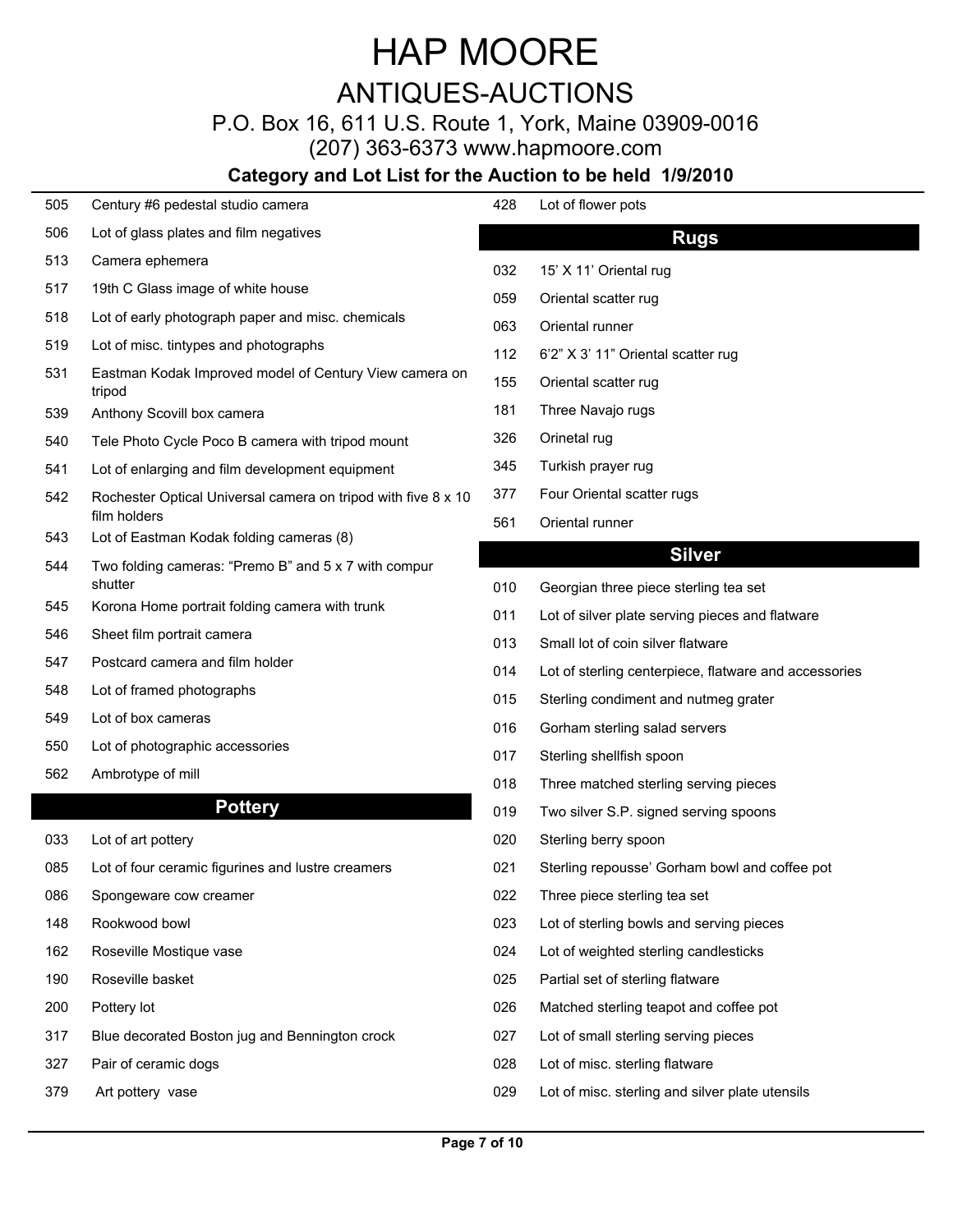### P.O. Box 16, 611 U.S. Route 1, York, Maine 03909-0016

(207) 363-6373 www.hapmoore.com

| 030 | Partial set of sterling flatware                          | 207 | Lot of silver plated soap boxes                          |
|-----|-----------------------------------------------------------|-----|----------------------------------------------------------|
| 064 | Sterling flatware service for eight                       | 208 | Two sterling bowls                                       |
| 068 | Lot of sterling Christmas tree ornaments                  | 209 | Three silver plated jewelry boxes                        |
| 069 | Lot of silver plate Christmas tree ornaments              | 210 | Silver match boxes and pill boxes                        |
| 070 | Lot of misc. sterling dishes and flatware                 | 211 | Tiffany sterling flask                                   |
| 071 | Gorham sterling tray, bowl, and English creamer           | 212 | Partial set of Egyptian flatware                         |
| 072 | Peter Guille sterling bowl                                | 214 | Lot of silver plated flatware and serving utensils       |
| 073 | Two sterling frames                                       | 215 | Lot of silver plated Pairpoint serving utensils          |
| 074 | T. W. marked sterling sugar tongs                         | 223 | Lot of sterling table and bureau accessories             |
| 075 | Sterling teapot and misc. accessories                     | 256 | Lot of silver plated mugs                                |
| 077 | Two sterling dresser sets                                 | 257 | Lot of silver plated mugs                                |
| 082 | Two pair of silver plate candelabra                       | 258 | Three silver plated covered containers with spoons rests |
| 083 | Pair of W.B. initialed repousse' silver dishes            | 259 | Silver plated cherub compote                             |
| 084 | Silver plate tea set and small accessories                | 260 | Lot of silver plated spooners                            |
| 105 | Two silver posey holders                                  | 261 | Lot of silver plated coffee pots and syrups              |
| 114 | Silver plate tray                                         | 262 | Silver plated tea and coffee service                     |
| 126 | Lot of sterling smoking accessories                       | 263 | Lot of silver plated goblets                             |
| 127 | Lot of silver plate small accessories                     | 264 | Silver plated water carafe                               |
| 129 | Lot of sterling Christmas tree ornaments                  | 265 | Silver plated bicycle trophy                             |
| 151 | Pair of silver plate candelabra and pair of wine coasters | 267 | Silver plated compote                                    |
| 156 | Lot of sterling coffee pot and accessories                | 268 | Silver plated bride's basket                             |
| 159 | Lot of misc. sterling flatware                            | 269 | Lot of four silver plated compotes                       |
| 160 | Set of sterling flatware                                  | 270 | Silver overlay cologne bottle                            |
| 192 | Spelter goat                                              | 271 | Lot of silver plated toothpick holders                   |
| 194 | Meriden tea service set                                   | 272 | Lot of silver plated figural napkin holders              |
| 195 | Rogers Brothers tea service                               | 273 | Lot of silver plated napkin holders                      |
| 196 | Pair silver plated candelabras                            | 274 | Lot of silver plate lady's dresser items                 |
| 197 | Egyptian spelter vase                                     | 275 | Pair of silver plated cherub candlesticks                |
| 202 | Cased glass bride's basket                                | 276 | Matching silver plated pitcher and vase                  |
| 203 | Three bride's baskets                                     | 278 | Three silver plated baskets and tray                     |
| 204 | Silver plated tea set                                     | 281 | Sterling silver tray                                     |
| 205 | Gorham sterling muffinier and bowl                        | 282 | Lot of round sterling serving plates                     |
| 206 | Four sterling soap boxes                                  | 283 | Lot of silver plated figural trays                       |
|     |                                                           |     |                                                          |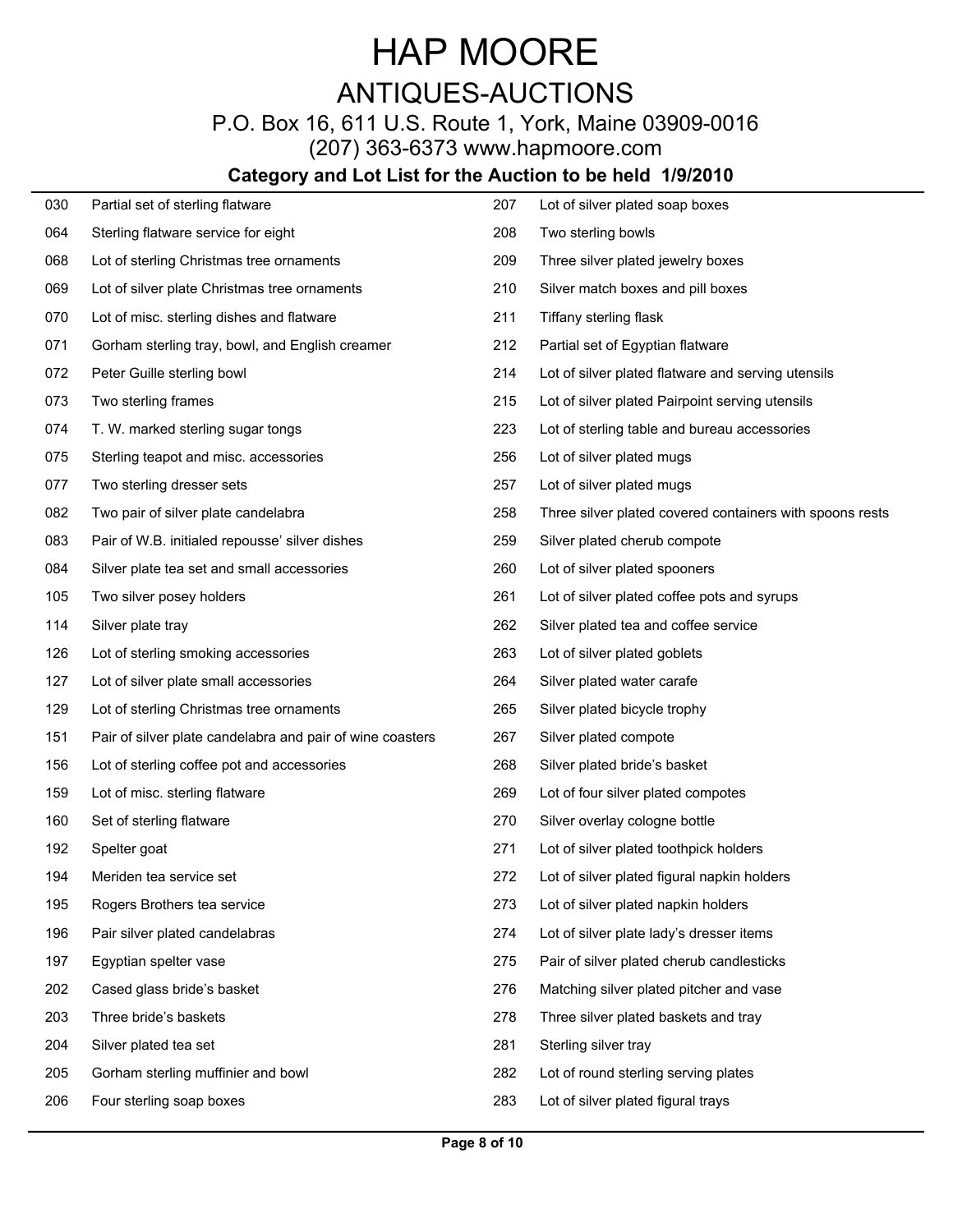### P.O. Box 16, 611 U.S. Route 1, York, Maine 03909-0016

(207) 363-6373 www.hapmoore.com

#### **Category and Lot List for the Auction to be held 1/9/2010**

- 284 Lot of silver plated trays, cups and saucers 120.00
- 286 Two small silver plated castor sets 120.000 120.000 120.000 120.000 120.000 120.000 120.000 120.000 120.000
- 287 Three silver plated castor sets 120.000 and 120.000 and 120.000 and 120.000 and 120.000 and 120.000 and 120.000 and 120.000 and 120.000 and 120.000 and 120.000 and 120.000 and 120.000 and 120.000 and 120.000 and 120.00
- 290 Lot of silver plated beer tray and "Best Wishes" items 172
- 
- 294 Lot of silver plated teapots, sugars and creamers 1274
- 295 Lot of figural silver plated items 120.000 nm in 120.000 nm in 120.000 nm in 120.000 nm in 120.000 nm in 1
- 
- 297 Lot of silver plated and glass candle holders
- 298 Lot of silver plated bells and clocks 147 Paisley shawl
- 299 Lot of silver plated baskets 120.000 and 216 Crazy quilt
- 300 Lot of silver plated items with glass inserts 120.000 120.000 120.000 120.000
- 301 Lot of silver plated covered butter dishes<br>509 Lot of textiles
- 302 Lot of silver plated etched containers
- 303 Lot of silver plated fancy serving pieces
- 304 Lot of silver plated pickle castors 120.000 mm and 120.000 mm and 120.000 mm and 120.000 mm and 120.000 mm and 120.000 mm and 120.000 mm and 120.000 mm and 120.000 mm and 120.000 mm and 120.000 mm and 120.000 mm and 12
- 305 Lot of small silver plated figural items
- 306 Lot of misc. silver plated serving pieces 1289
- 307 Lot of misc. silver plated serving pieces 120.000 1311 Wooden snake
- 308 Lot of silver plated covered boxes 120.000 mm and 120.000 mm and 120.000 mm and 120.000 mm and 120.000
- 309 Lot of silver plated shaving mugs 120.00 376 Lionel standard gauge train set 120.00
- 310 Lot of silver plated condiment and castor jars 120.000 version to the 117 City of Worcester Victorian sidewheeler puzzle
- 
- 313 Lot of misc. silver plated serving pieces 120.000 and 452 Lot of cast iron toys
- 337 Lot of sterling forks, souvenir spoons and silver plated 453 Steam generated shop display spoons
- 339 Lot of misc. silver plated flatware, utensils and accessories 456
- 340 Four sterling bowls 120.000 and 120.000 and 120.000 and 120.000 and 120.000 and 120.000 and 120.000 and 120.000 and 120.000 and 120.000 and 120.000 and 120.000 and 120.000 and 120.000 and 120.000 and 120.000 and 120.00
- 341 Lot of misc. sterling flatware 120.000 and 120.000 and 120.000 and 120.000 and 120.000 and 120.000 and 120
- 342 Lot of misc. sterling utensils 120.000 misc. sterling utensils 120.000 misc. sterling utensils 120.000 misc
- 343 Lot of sterling candlesticks and accessories 120.000 and 200.000 and 200.000 and 200.000 and 200.000 and 20<br>120.0000 and 200.000 and 200.000 and 200.000 and 200.000 and 200.000 and 200.000 and 200.000 and 200.000 and 2
- 344 Lot of silver plated serving trays and dishes 120.000 and 120.000 am
- 349 Lot of ten sterling silver personal items 120.000 Lot of ten sterling silver personal items 120.000 Lot 120.000
- Sterling and wood game pieces Caldwell sterling flatware set
- Lot of sterling utensils
- Lot of misc. sterling flatware
- 293 Lot of silver plated covered boxes 120.000 misc. sterling plates and nut dishes 120.000 misc. sterling plates and nut dishes
	- Lot of misc. silver plated flatware
	- Silver plated serving tray
- 296 Lot of child's silver plated serving pieces 120.000 millions of the sterling tea service and four side plates

#### **Textiles & Clothing**

- 147 Paisley shawl **120.000 Paisley shawl**
- 216 Crazy quilt 120.000 Crazy quilt
- 347 Crazy quilt 120.000 and 120.000 and 120.000 and 120.000 and 120.000 and 120.000 and 120.000 and 120.000 and 120.000 and 120.000 and 120.000 and 120.000 and 120.000 and 120.000 and 120.000 and 120.000 and 120.000 and 12
- 509 Lot of textiles 120.000 locations and the set of text in the set of the set of the set of the set of the set of the set of the set of the set of the set of the set of the set of the set of the set of the set of the set

#### **Tools**

Three tools, half hull and iron key

#### **Toys**

- Lot of toys and banks
- 311 Wooden snake 120.000 was also been also been also been also been also been also been also been also been a
- 19th C Rocking horse
- 
- 
- 312 Two silver plated trophies **120.000 CM 20.000 MBC 20.000 Lot of Lincoln** logs, Tinker Toys and building blocks
	- 452 Lot of cast iron toys 120.000 Metal of the United States 120.000 Metal of the United States 120.000 Metal o
	- 453 Steam generated shop display
	- 455 Two Erector sets 120.000 Ference 120.000 Ference 120.000 Ference 120.000 Ference 120.000 Ference 120.000 Ference 120.000 Ference 120.000 Ference 120.000 Ference 120.000 Ference 120.000 Ference 120.000 Ference 120.000 F
	- St. Claus painted toy wagon
	- 457 Lot of children's irons 120.000 and 120.000 and 120.000 and 120.000 and 120.000 and 120.000 and 120.000 and 120.000 and 120.000 and 120.000 and 120.000 and 120.000 and 120.000 and 120.000 and 120.000 and 120.000 and 12
	- Toy cannon and gun lot
	- 462 Child's safe
	- 463 Steam engine 120.000 Steam and the 120.000 Steam and the 120.000 Steam and the 120.000 Steam and the 120.000 Steam and the 120.000 Steam and the 120.000 Steam and the 120.000 Steam and the 120.000 Steam and the 120.000
	- Lot of tin truck, bus, train and shop tools
	- Four tin buildings and RR wrecker car